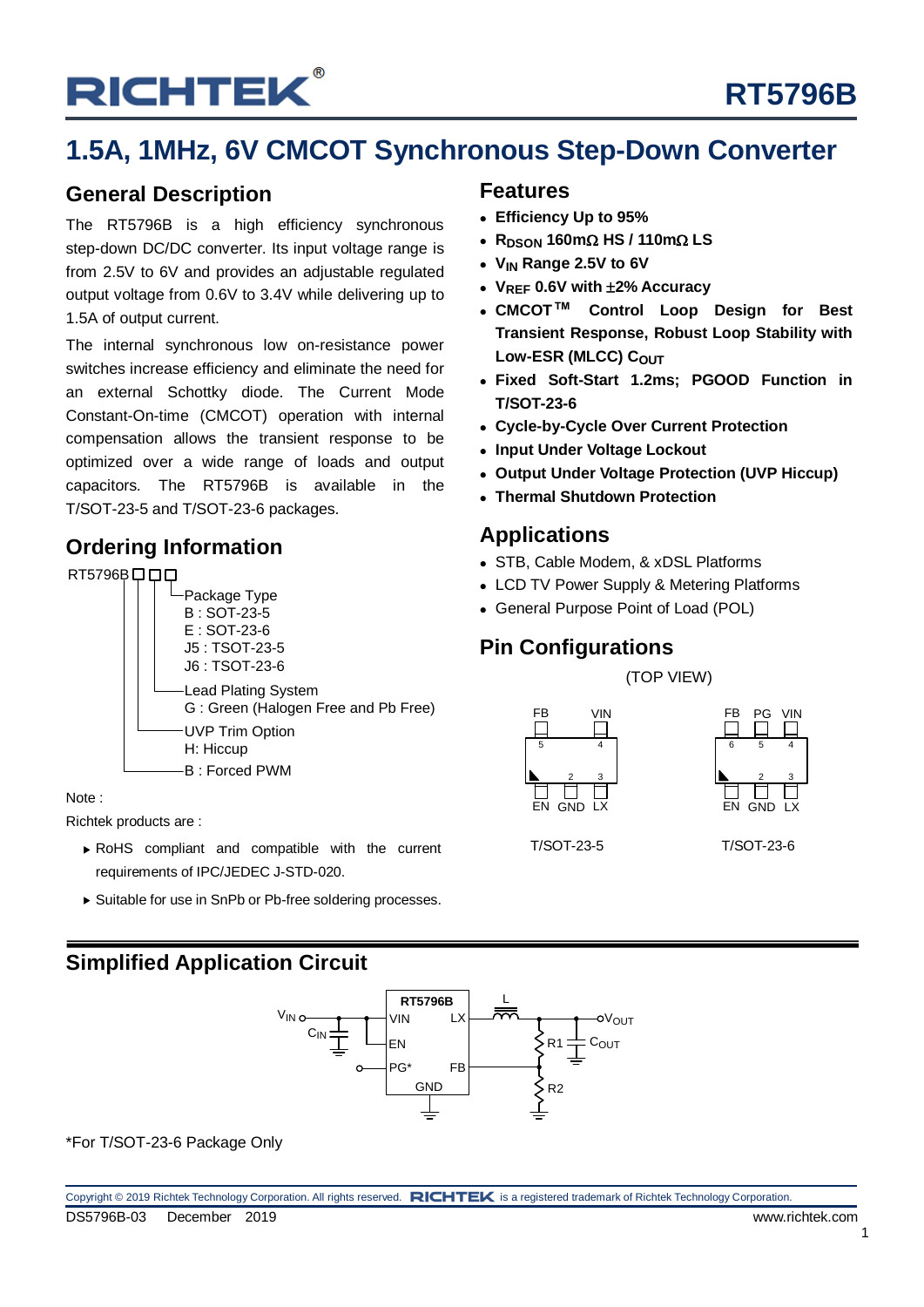

### **Marking Information**

| RT5796BHGB |                                         | RT5796BHGJ5                                           |
|------------|-----------------------------------------|-------------------------------------------------------|
| $57 =$ DNN | 57 =: Product Code<br>DNN: Date Code    | $08 =$ : Product Code<br>DNN: Date Code<br>$08 =$ DNN |
| RT5796BHGE |                                         | RT5796BHGJ6                                           |
| $20 = DNN$ | $20 =$ : Product Code<br>DNN: Date Code | $0U =$ : Product Code<br>DNN: Date Code<br>$0U = DNN$ |

### **Functional Pin Description**

| Pin No.           |                   | <b>Pin Name</b> | <b>Pin Function</b>                                                                                                                                                                                      |  |
|-------------------|-------------------|-----------------|----------------------------------------------------------------------------------------------------------------------------------------------------------------------------------------------------------|--|
| <b>T/SOT-23-5</b> | <b>T/SOT-23-6</b> |                 |                                                                                                                                                                                                          |  |
|                   |                   | EN              | Enable Control Input.                                                                                                                                                                                    |  |
| 2                 | $\mathcal{P}$     | <b>GND</b>      | Power Ground and Quiet Ground for Controller Circuits.                                                                                                                                                   |  |
| 3                 | 3                 | LX.             | Switch Node.                                                                                                                                                                                             |  |
| 4                 | 4                 | <b>VIN</b>      | Supply Voltage Input. The RT5796B operates from a 2.5V to 6V<br>unregulated input. C1 is needed to prevent large voltage spikes from<br>appearing at the input.<br>Quiet ground for controller circuits. |  |
| 5                 | 6                 | FB.             | Feedback Voltage Input. An external resistor divider from the output to<br>GND, tapped to the FB pin, sets the output voltage.                                                                           |  |
|                   | 5                 | PG              | Power Good Indicator. The output of this pin is an open-drain with<br>external pull-up resistor to IN. PG is pulled up to IN when the FB voltage<br>is within 90%, otherwise it is LOW.                  |  |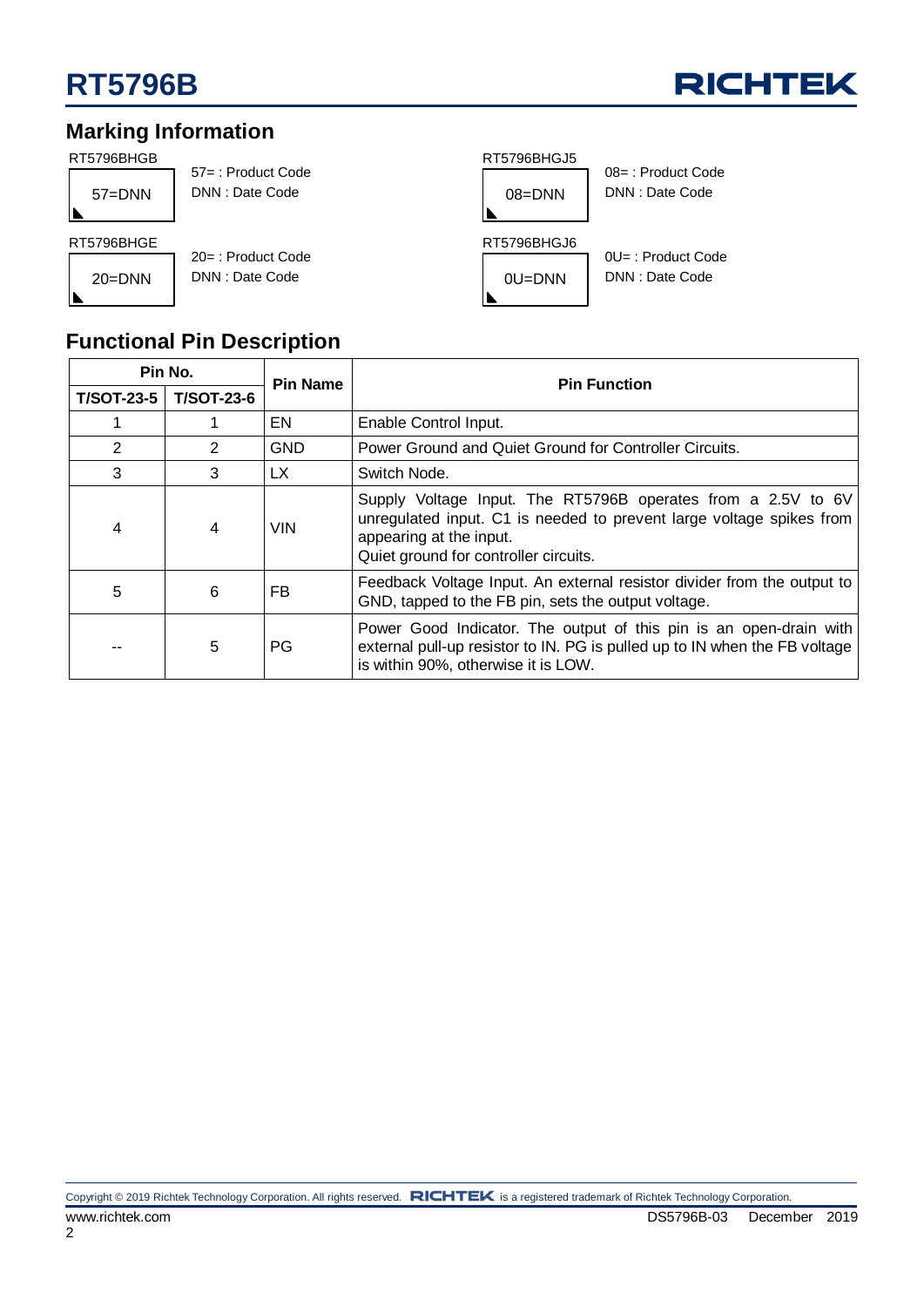



### **Function Block Diagram**

**For T/SOT-23-5 Package**



#### **For T/SOT-23-6 Package**



### **Operation**

The RT5796B is a synchronous low voltage step-down converter that can support the input voltage range from 2.5V to 6V and the output current can be up to 1.5A. The RT5796B uses a constant on-time, current mode architecture. In normal operation, the high side P-MOSFET is turned on when the switch controller is set by the comparator and is turned off when the Ton comparator resets the switch controller.

Low side MOSFET peak current is measured by internal RSENSE. The error amplifier EA adjusts COMP voltage by comparing the feedback signal (VFB) from the output voltage with the internal 0.6V reference. When the load current increases, it causes a drop in the feedback voltage relative to the reference, then the COMP voltage rises to allow higher inductor current to match the load current.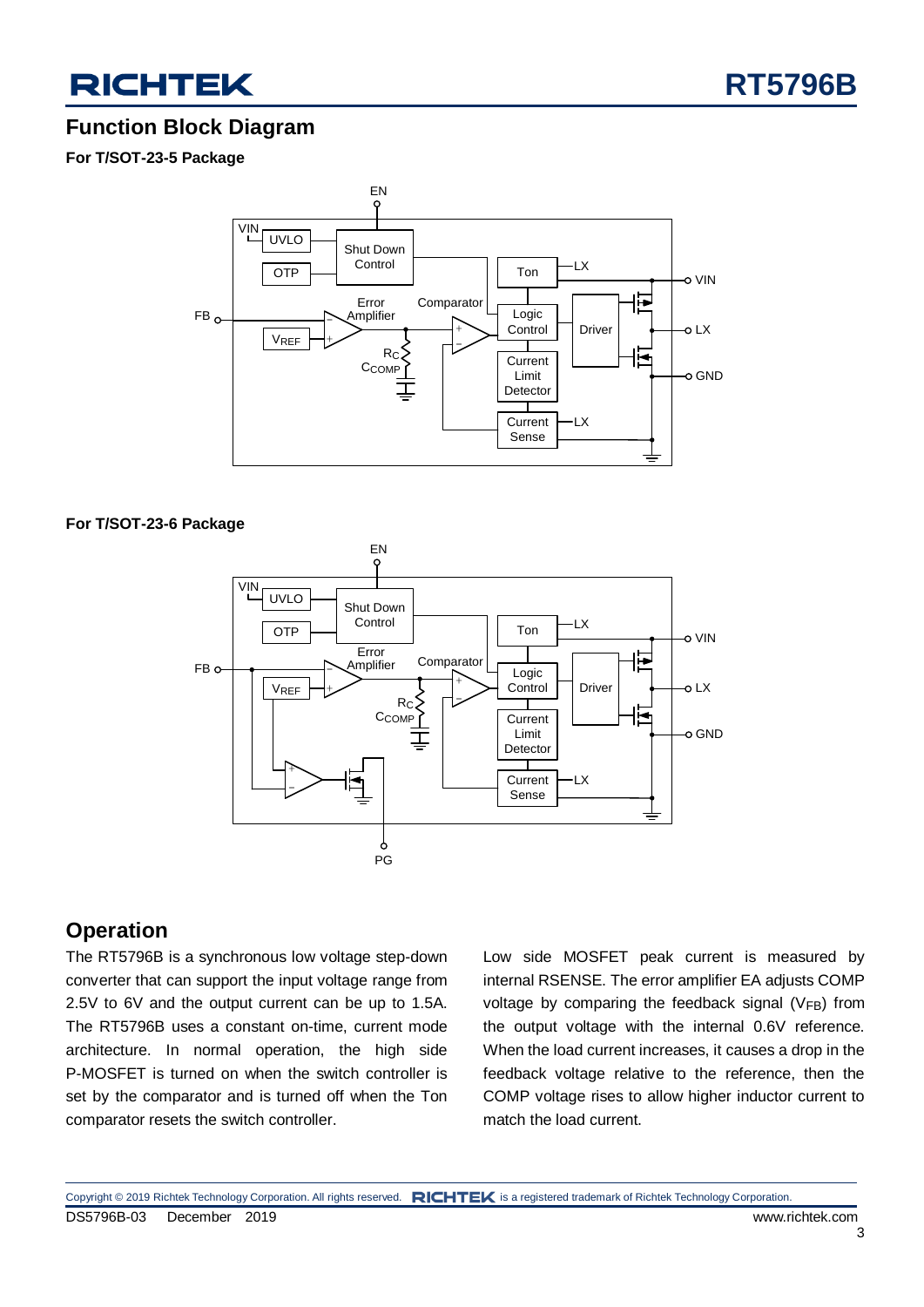### **UV Comparator**

If the feedback voltage  $(V_{FB})$  is lower than threshold voltage 0.2V, the UV comparator's output will go high and the switch controller will turn off the high side MOSFET. The output under voltage protection is designed to operate in Hiccup mode.

#### **PGOOD Comparator**

When the feedback voltage  $(V_{FB})$  is higher than threshold voltage 0.54V, the PGOOD open drain output will be high impedance. The internal PG MOSFET is typical 100 $\Omega$ . The PGOOD signal delay time from EN is about 2ms.

#### **Enable Comparator**

A logic-high enables the converter; a logic-low forces the IC into shutdown mode.

#### **Soft-Start (SS)**

An internal current source charges an internal capacitor to build the soft-start ramp voltage. The  $V_{FB}$  voltage will track the internal ramp voltage during soft-start interval. The typical soft-start time is 1.2ms.

#### **Over Current Protection (OCP)**

The RT5796B provides over current protection by detecting low side MOSFET valley inductor current. If the sensed valley inductor current is over the current limit threshold (1.8A typ.), the OCP will be triggered. When OCP is tripped, the RT5796B will keep the over current threshold level until the over current condition is removed.

#### **Thermal Shutdown (OTP)**

The device implements an internal thermal shutdown function when the junction temperature exceeds 150°C. The thermal shutdown forces the device to stop switching when the junction temperature exceeds the thermal shutdown threshold. Once the die temperature decreases below the hysteresis of 20°C, the device reinstates the power up sequence.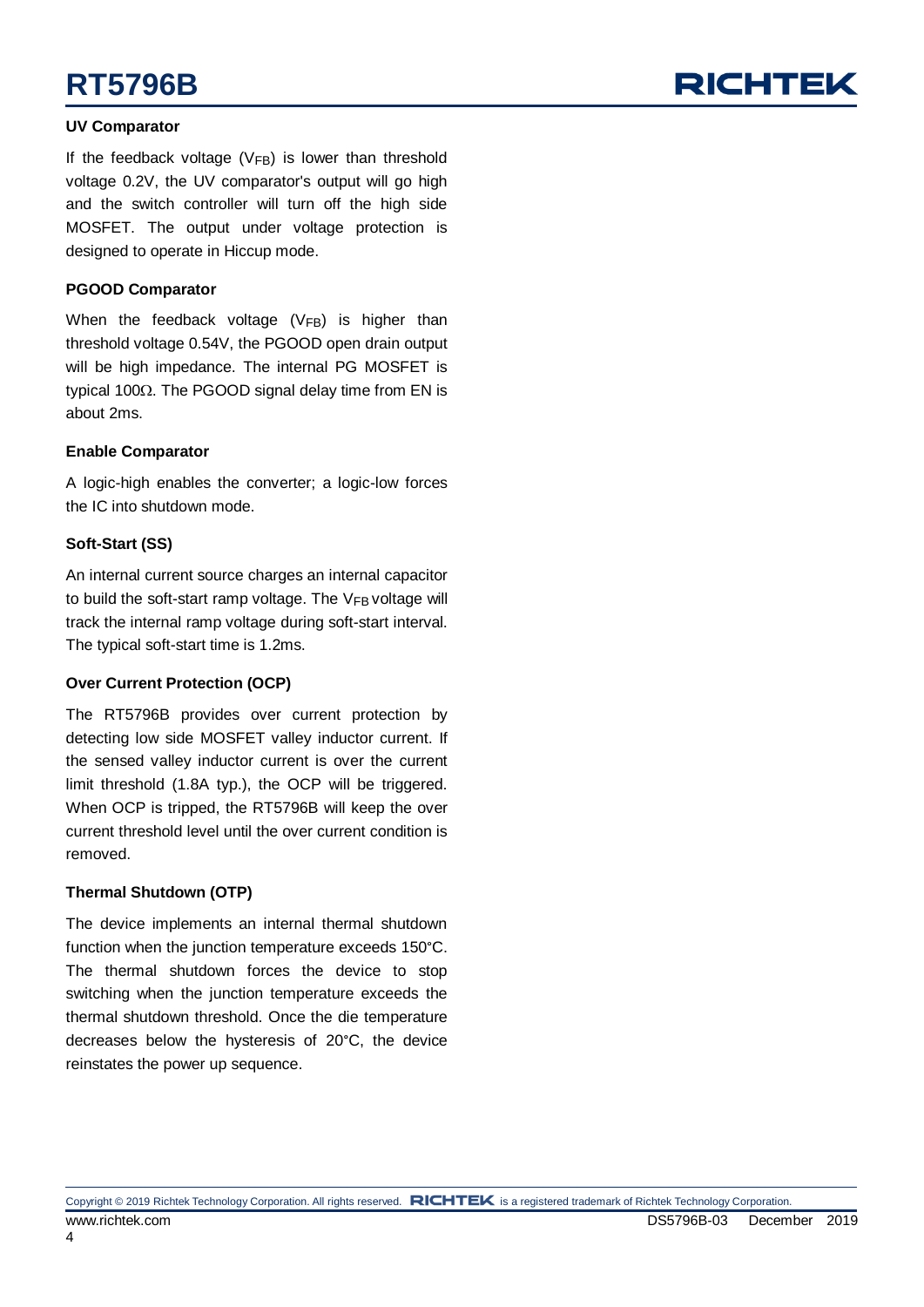## **RT5796B**

| <b>Absolute Maximum Ratings</b> (Note 1)         |  |
|--------------------------------------------------|--|
|                                                  |  |
|                                                  |  |
|                                                  |  |
| • Power Dissipation, $P_D @ T_A = 25^{\circ}C$   |  |
|                                                  |  |
|                                                  |  |
| • Package Thermal Resistance (Note 2)            |  |
|                                                  |  |
|                                                  |  |
|                                                  |  |
|                                                  |  |
|                                                  |  |
|                                                  |  |
|                                                  |  |
| • ESD Susceptibility<br>(Note 3)                 |  |
|                                                  |  |
| <b>Recommended Operating Conditions</b> (Note 4) |  |

### **Recommended Operating Conditions** (Note 4)

### **Electrical Characteristics**

( $V_{IN}$  = 3.6V, T<sub>A</sub> = 25°C, unless otherwise specified)

| <b>Parameter</b>                | Symbol          | <b>Test Conditions</b>                      | Min   | <b>Typ</b>     | <b>Max</b> | <b>Unit</b> |
|---------------------------------|-----------------|---------------------------------------------|-------|----------------|------------|-------------|
| Input Voltage                   | V <sub>IN</sub> |                                             | 2.5   | --             | 6          | V           |
| Feedback Reference Voltage      | <b>VREF</b>     |                                             | 0.588 | 0.6            | 0.612      | V           |
| Feedback Leakage Current        | <b>IFB</b>      | $VFB = 0.6V$                                | --    | --             | 0.1        | μA          |
| DC Bias Current                 |                 | Active, $V_{FB} = 0.63V$ ,<br>Not Switching | --    | 300            | --         | μA          |
|                                 |                 | Shutdown                                    | --    | --             | 1          |             |
| Switching Leakage Current       |                 |                                             |       | --             | 1          | μA          |
| <b>Switching Frequency</b>      |                 |                                             | --    | 1              | --         | MHz.        |
| Switch On Resistance, High      | RPMOS           | $Isw = 0.3A$                                | --    | 160            | --         | $m\Omega$   |
| Switch On Resistance, Low       | RNMOS           | $ISW = 0.3A$                                | --    | 110            | --         | $m\Omega$   |
| <b>Valley Current Limit</b>     | <b>ILIM</b>     |                                             | 1.53  | 1.8            | 2.4        | A           |
|                                 |                 | <b>VDD Rising</b>                           | --    | 2.25           | 2.5        | $\vee$      |
| Under-Voltage Lockout Threshold | VUVLO           | <b>VDD Falling</b>                          | --    | $\overline{2}$ | --         |             |

Copyright © 2019 Richtek Technology Corporation. All rights reserved. RICHTEK is a registered trademark of Richtek Technology Corporation. DS5796B-03 December 2019 www.richtek.com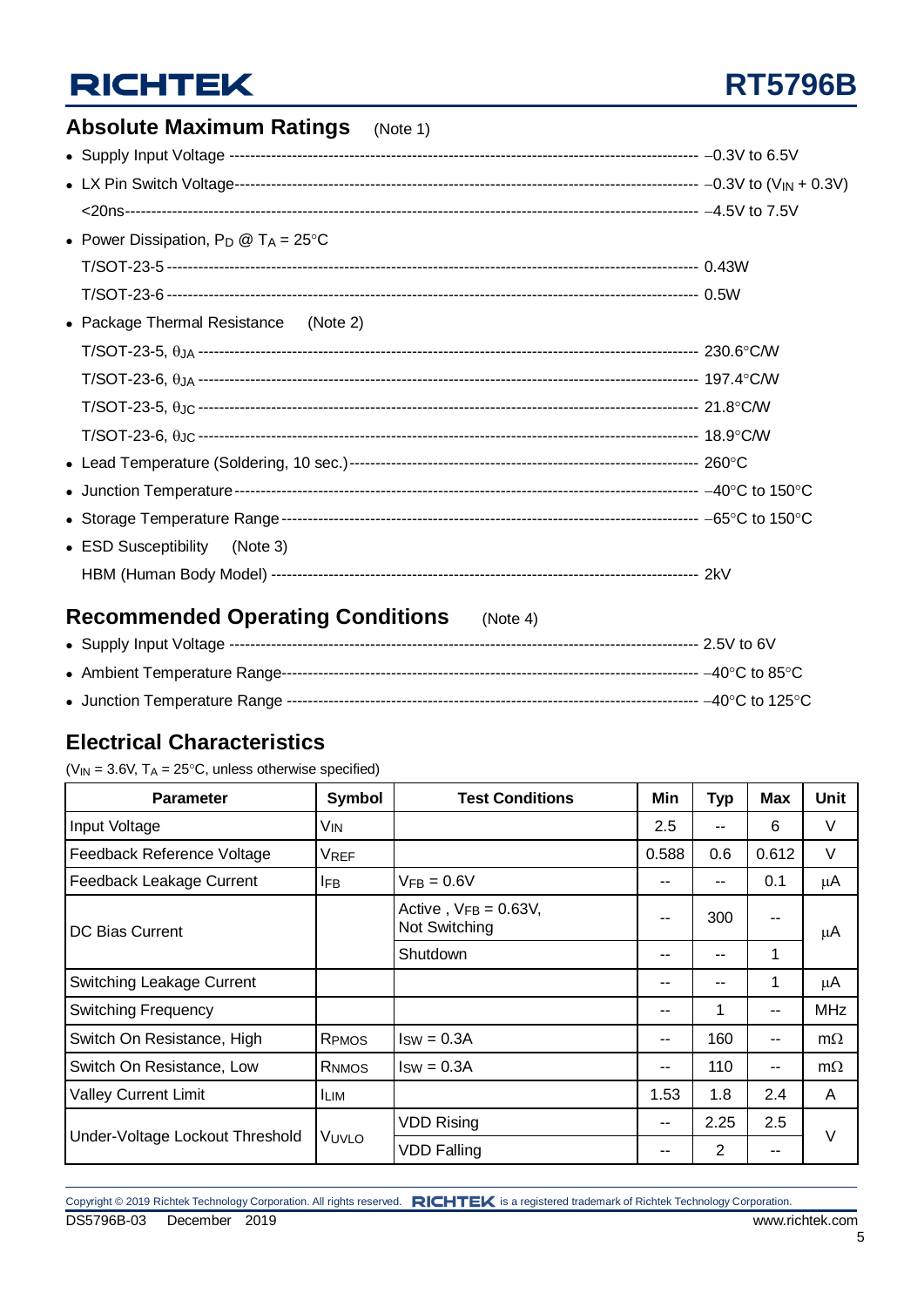

| <b>Parameter</b>                         |            | <b>Symbol</b>   | <b>Test Conditions</b> | Min | <b>Typ</b> | <b>Max</b> | <b>Unit</b> |
|------------------------------------------|------------|-----------------|------------------------|-----|------------|------------|-------------|
| Over-Temperature Threshold               |            |                 |                        | --  | 150        | --         | $^{\circ}C$ |
|                                          | Logic-High | V <sub>IH</sub> |                        | 1.5 | $- -$      | --         |             |
| Enable Input Voltage                     | Logic-Low  | Vil             |                        |     | --         | 0.4        | V           |
| <b>PG Pin Threshold</b>                  |            |                 | FB Rising              | --  | 90         | --         |             |
| (relative to Vout)                       |            |                 | FB Falling             | --  | 85         | --         | %           |
| PG Open-Drain Impedance<br>$(PG = low)$  |            |                 |                        |     | --         | 100        | $\Omega$    |
| Soft-Start Time                          |            | <b>Tss</b>      |                        | --  | 1.2        | --         | ms          |
| Minimum Off Time                         |            |                 |                        | --  | 120        | --         | ns          |
| Output Discharge Switch On<br>Resistance |            |                 |                        | --  | 1.8        | --         | $k\Omega$   |

**Note 1.** Stresses beyond those listed "Absolute Maximum Ratings" may cause permanent damage to the device. These are stress ratings only, and functional operation of the device at these or any other conditions beyond those indicated in the operational sections of the specifications is not implied. Exposure to absolute maximum rating conditions may affect device reliability.

**Note 2.**  $\theta$ <sub>JA</sub> is measured at  $T_A = 25^\circ \text{C}$  on a high effective thermal conductivity four-layer test board per JEDEC 51-7. The first layer of copper area is filled.  $\theta$ Jc is measured at the top of the package.

**Note 3.**

**Note 4.** Devices are ESD sensitive. Handling precaution recommended.

**Note 5.** The device is not guaranteed to function outside its operating conditions.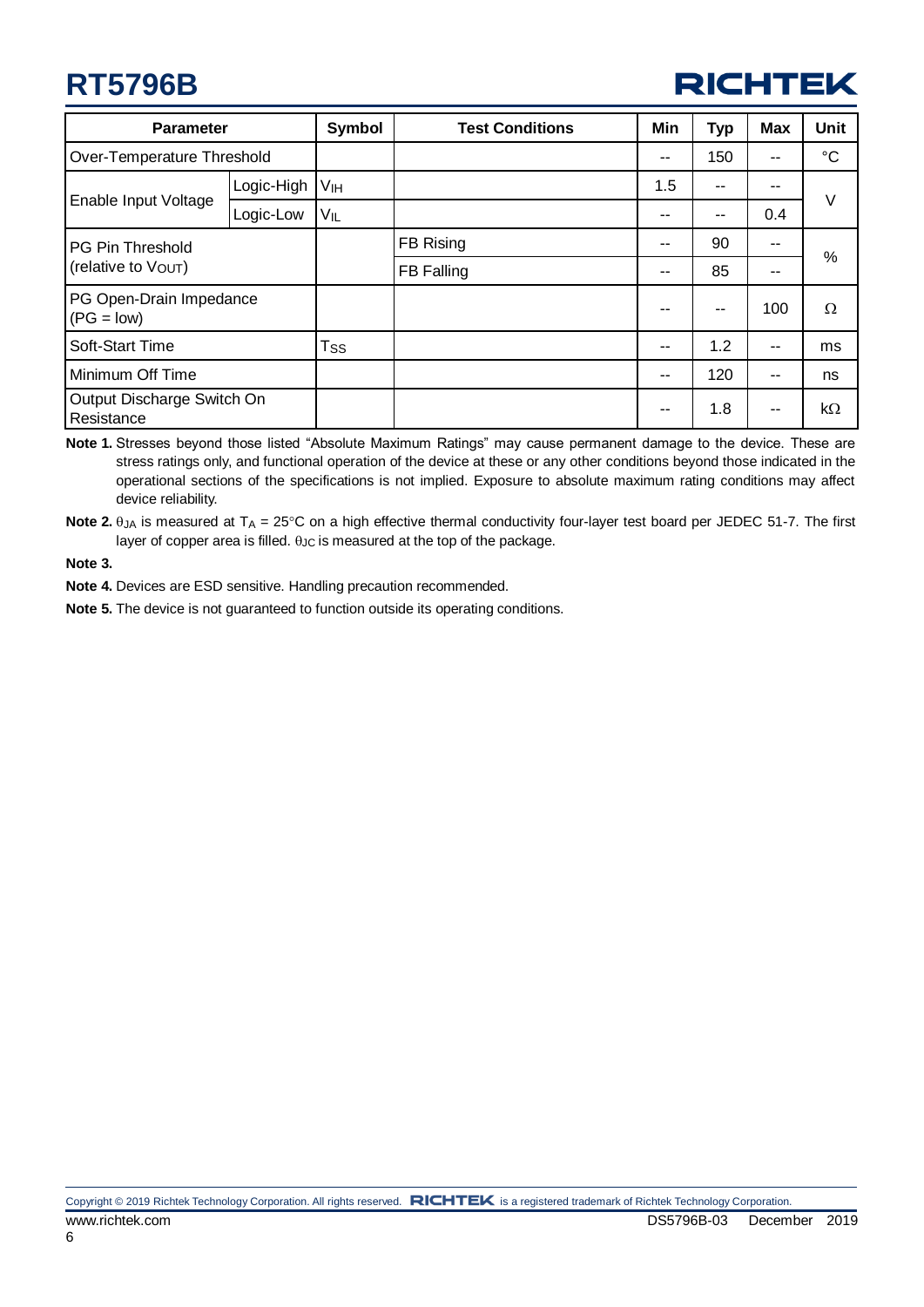

### **Typical Application Circuit**



\*For T/SOT-23-6 Package Only

\*CFF : Optional for performance fine-tune

| $V_{OUT} (V)$ | $R1$ (k $\Omega$ ) | $R2 (k\Omega)$ | L ( $\mu$ H) | $C_{OUT}(\mu F)$ |
|---------------|--------------------|----------------|--------------|------------------|
| 3.3           | 90                 | 20             | 1.5          | 10               |
| 1.8           | 100                | 50             | 1.5          | 10               |
| 1.5           | 100                | 66.6           | 1.5          | 10               |
| 1.2           | 100                | 100            | 1.5          | 10               |
| 1.05          | 100                | 133            | 1.5          | 10               |
|               | 100                | 148            | 1.5          | 10               |

### **Table 1. Suggested Component Values**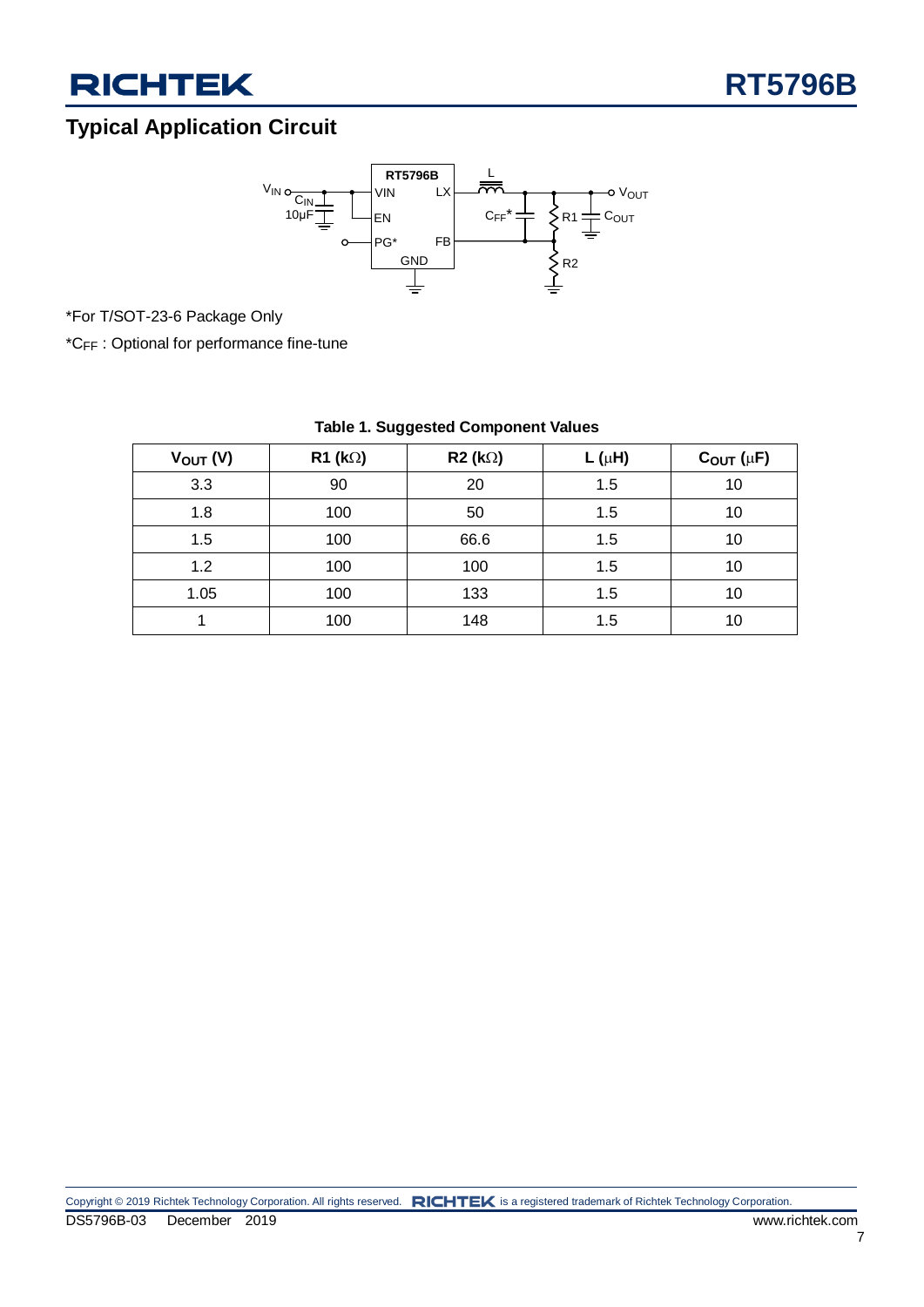

### **Typical Operating Characteristics**













**Output Voltage vs. Output Current**



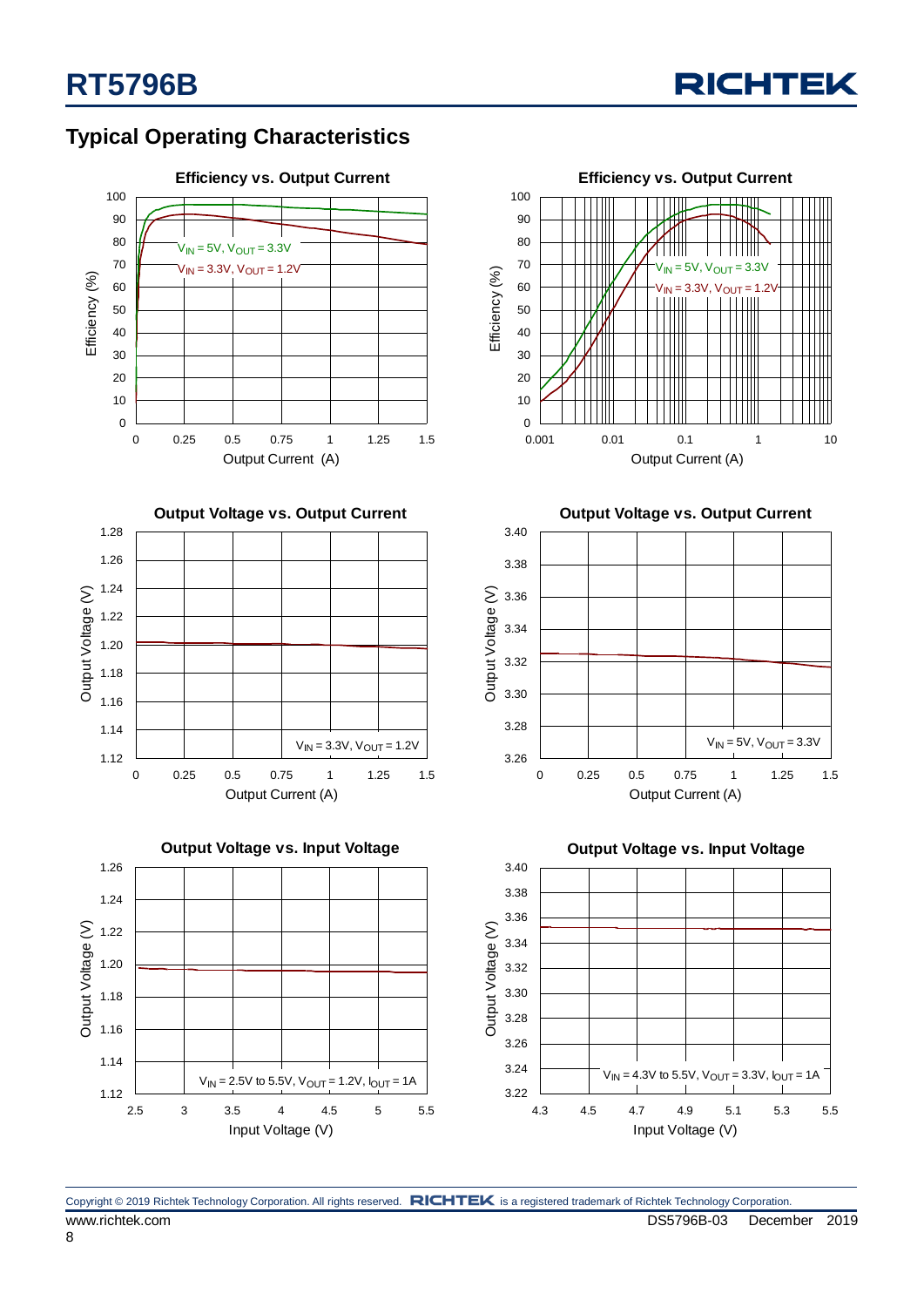**Reference Voltage vs Input Voltage** 0.65 0.64 0.63 Reference Voltage (V) Reference Voltage (V) 0.62 0.61 0.60 0.59 0.58 0.57 0.56  $V_{\text{IN}} = 2.5V$  to 5.5V,  $I_{\text{OUT}} = 1A$ 0.55 2.5 3 3.5 4 4.5 5 5.5 Input Voltage(V)







**RT5796B**



0.65

**Shutdown Current vs. Input Voltage**



**Quiescent Current vs. Input Voltage**



Copyright © 2019 Richtek Technology Corporation. All rights reserved. RICHTEK is a registered trademark of Richtek Technology Corporation.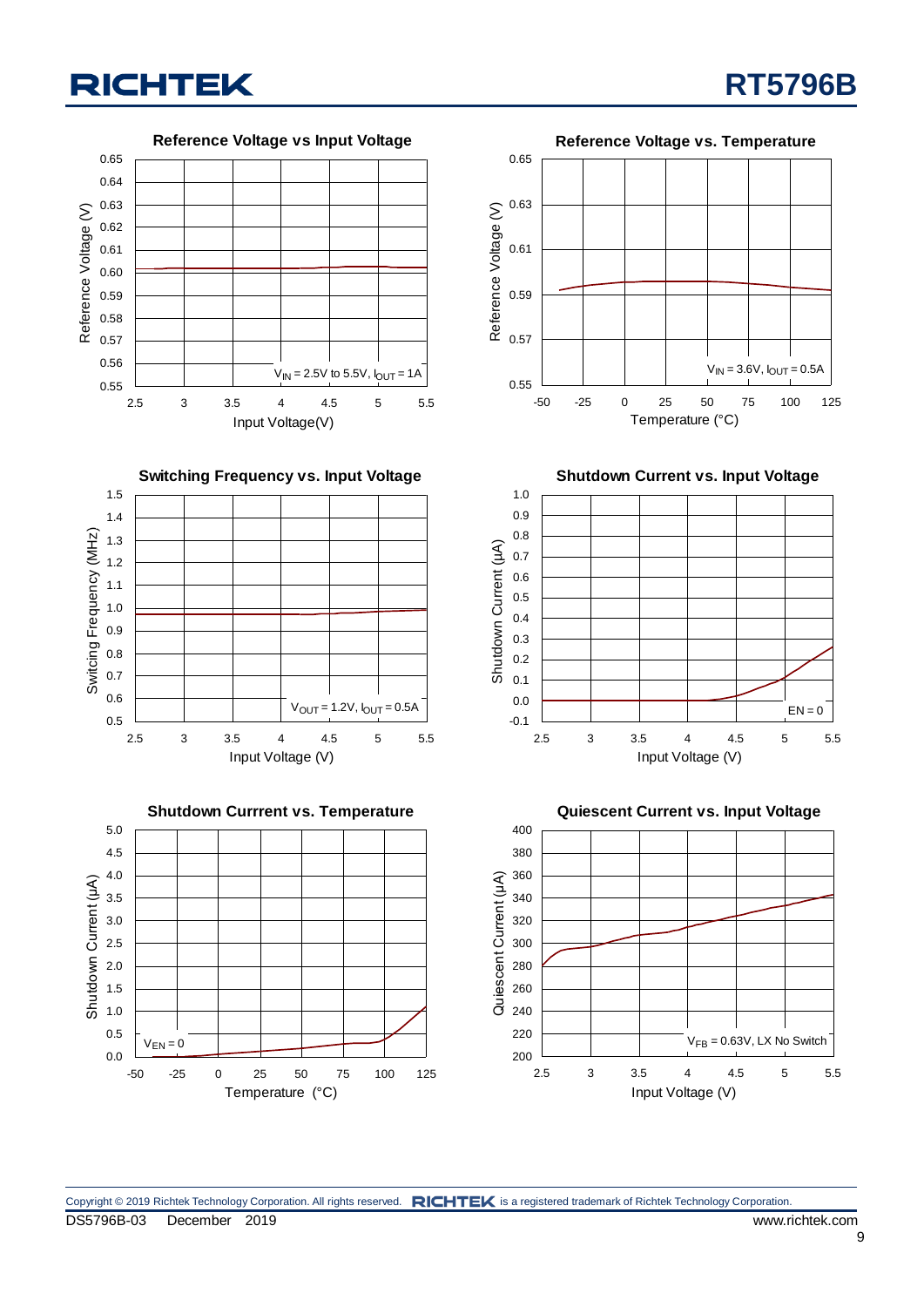**RICHTEK** 

**Quiescent Current vs. Temperature** 400 380 360 Quiescent Current (µA) Quiescent Current (μA) 340  $V_{IN} = 5V$ 320 300 280 260 240 220 200 -50 -25 0 25 50 75 100 125 Temperature (°C)







**Input UVLO vs. Temperature**







Copyright © 2019 Richtek Technology Corporation. All rights reserved. RICHTEK is a registered trademark of Richtek Technology Corporation. www.richtek.com **DS5796B-03** December 2019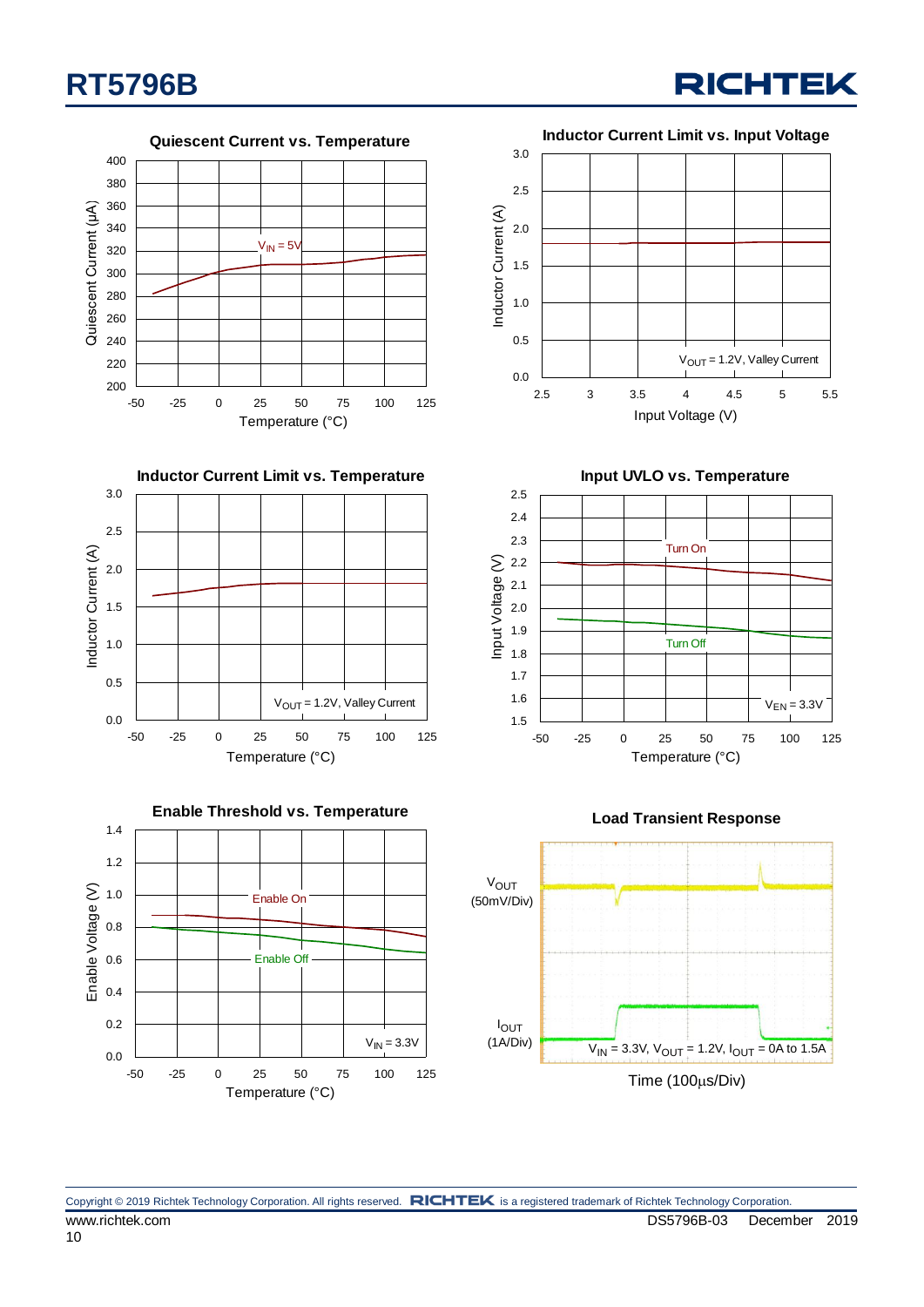











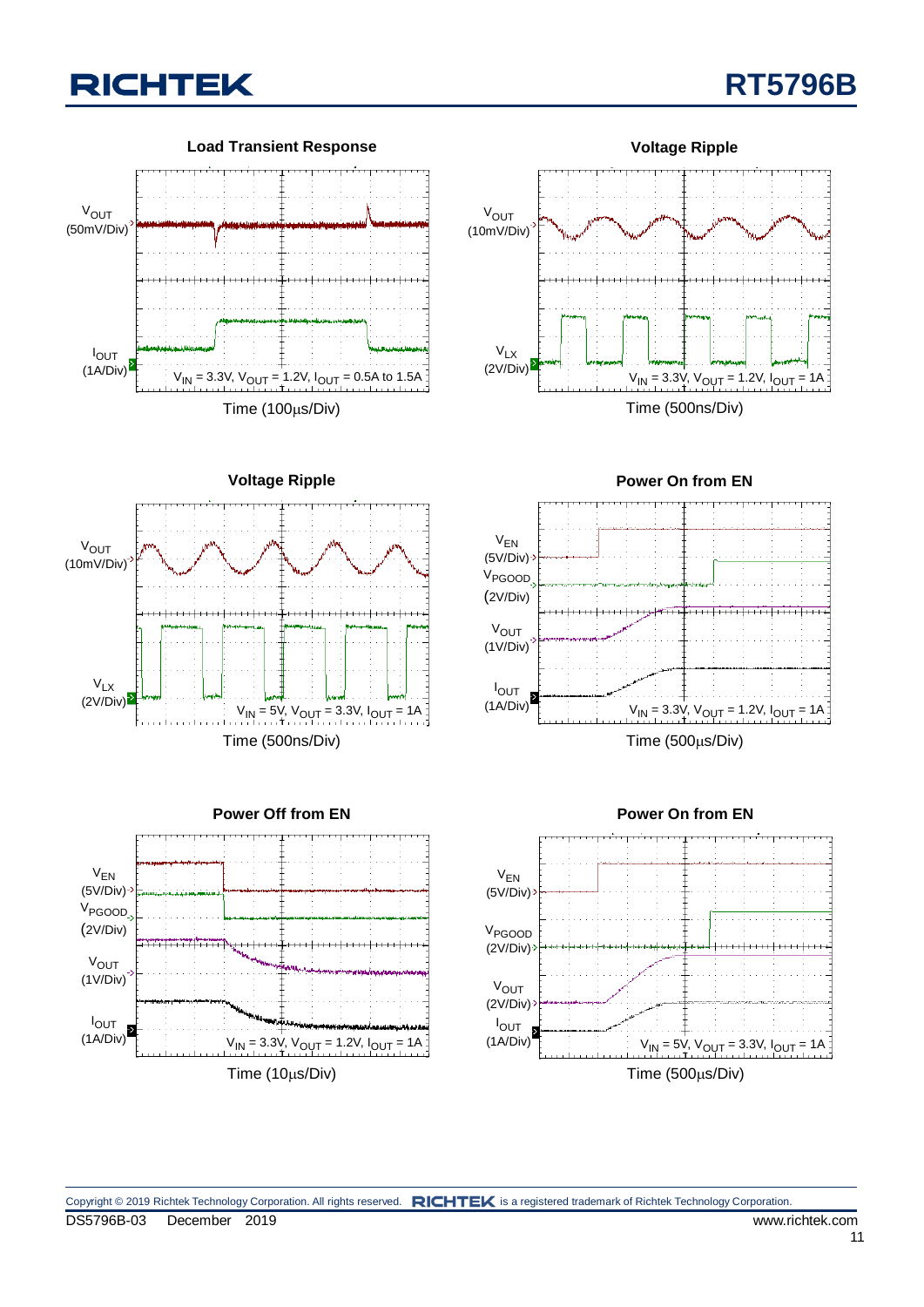



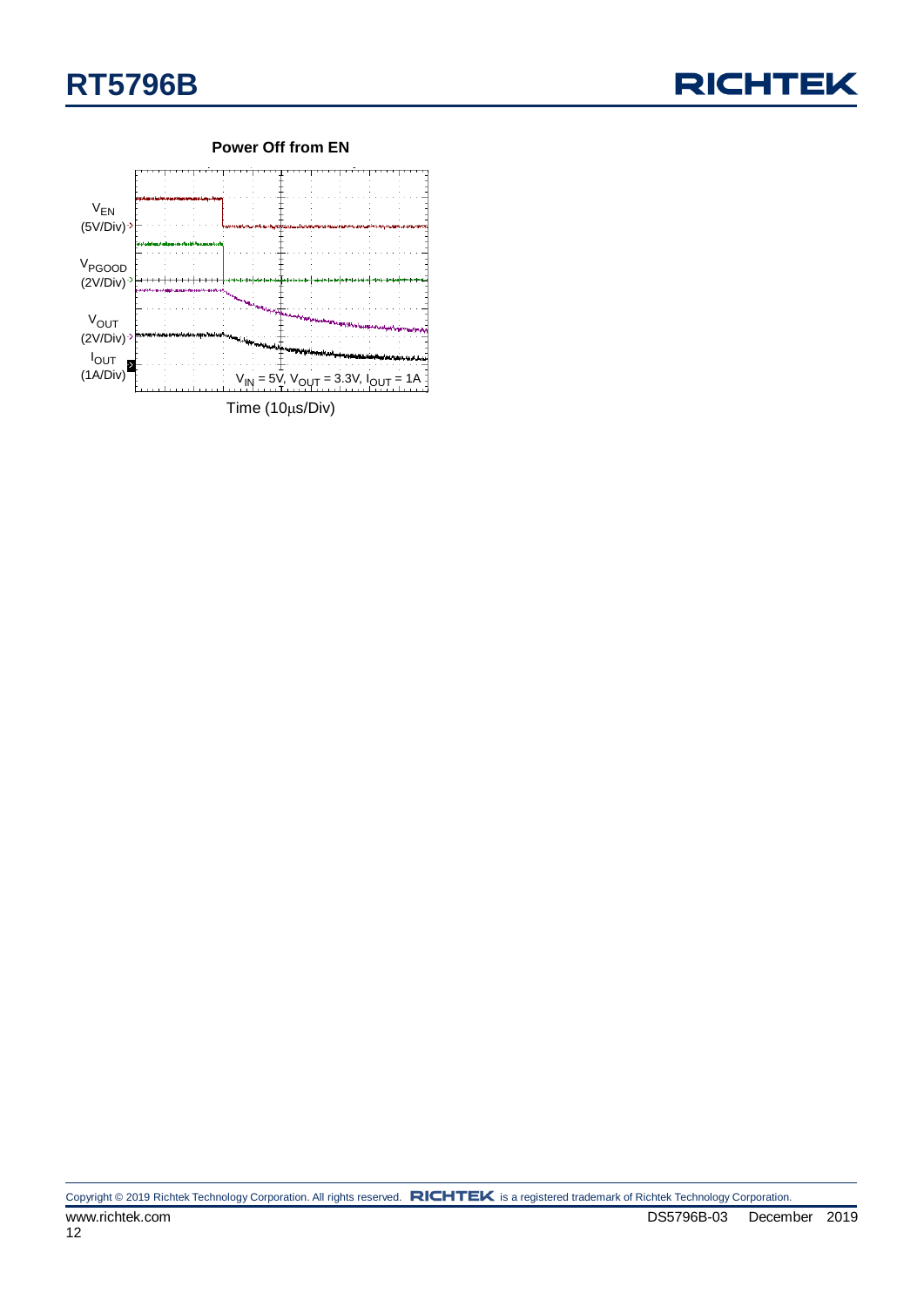### **Application Information**

The RT5796B is a single-phase step-down converter. It provides single feedback loop, constant on-time current mode control with fast transient response. An internal 0.6V reference allows the output voltage to be precisely regulated for low output voltage applications. A fixed switching frequency (1MHz) oscillator and internal compensation are integrated to minimize external component count. Protection features include over current protection, under voltage protection and over temperature protection.

#### **Output Voltage Setting**

Connect a resistive voltage divider at the FB between VOUT and GND to adjust the output voltage. The output voltage is set according to the following equation :

$$
V_{OUT} = V_{REF} \times \left(1 + \frac{R1}{R2}\right)
$$

where VREF is the feedback reference voltage 0.6V (typ.).



Figure 1. Setting  $V_{\text{OUT}}$  with a Voltage Divider

#### **Chip Enable and Disable**

The EN pin allows for power sequencing between the controller bias voltage and another voltage rail. The RT5796B remains in shutdown if the EN pin is lower than 400mV. When the EN pin rises above the  $V_{EN}$  trip point, the RT5796B begins a new initialization and soft-start cycle.

#### **Internal Soft-Start**

The RT5796B provides an internal soft-start function to prevent large inrush current and output voltage overshoot when the converter starts up. The soft-start (SS) automatically begins once the chip is enabled. During soft-start, the internal soft-start capacitor becomes charged and generates a linear ramping up

voltage across the capacitor. This voltage clamps the voltage at the FB pin, causing PWM pulse width to increase slowly and in turn reduce the input surge current. The internal 0.6V reference takes over the loop control once the internal ramping-up voltage becomes higher than 0.6V.

#### **UVLO Protection**

The RT5796B has input Under Voltage Lockout protection (UVLO). If the input voltage exceeds the UVLO rising threshold voltage (2.25V typ.), the converter resets and prepares the PWM for operation. If the input voltage falls below the UVLO falling threshold voltage during normal operation, the device will stop switching. The UVLO rising and falling threshold voltage has a hysteresis to prevent noise-caused reset.

#### **Inductor Selection**

The switching frequency (on-time) and operating point (% ripple or LIR) determine the inductor value as shown below:

$$
L = \frac{V_{OUT} \times (V_{IN} - V_{OUT})}{f_{SW} \times LIR \times I_{LOAD(MAX)} \times V_{IN}}
$$

where LIR is the ratio of the peak-to-peak ripple current to the average inductor current.

Find a low loss inductor having the lowest possible DC resistance that fits in the allotted dimensions. The core must be large enough not to saturate at the peak inductor current (IPEAK) :

$$
IPEAK = ILOAD(MAX) + \left(\frac{LIR}{2} \times ILOAD(MAX)\right)
$$

The calculation above serves as a general reference. To further improve transient response, the output inductor can be further reduced. This relation should be considered along with the selection of the output capacitor.

Inductor saturation current should be chosen over IC's current limit.

#### **Input Capacitor Selection**

High quality ceramic input decoupling capacitor, such as X5R or X7R, with values greater than  $10\mu$ F are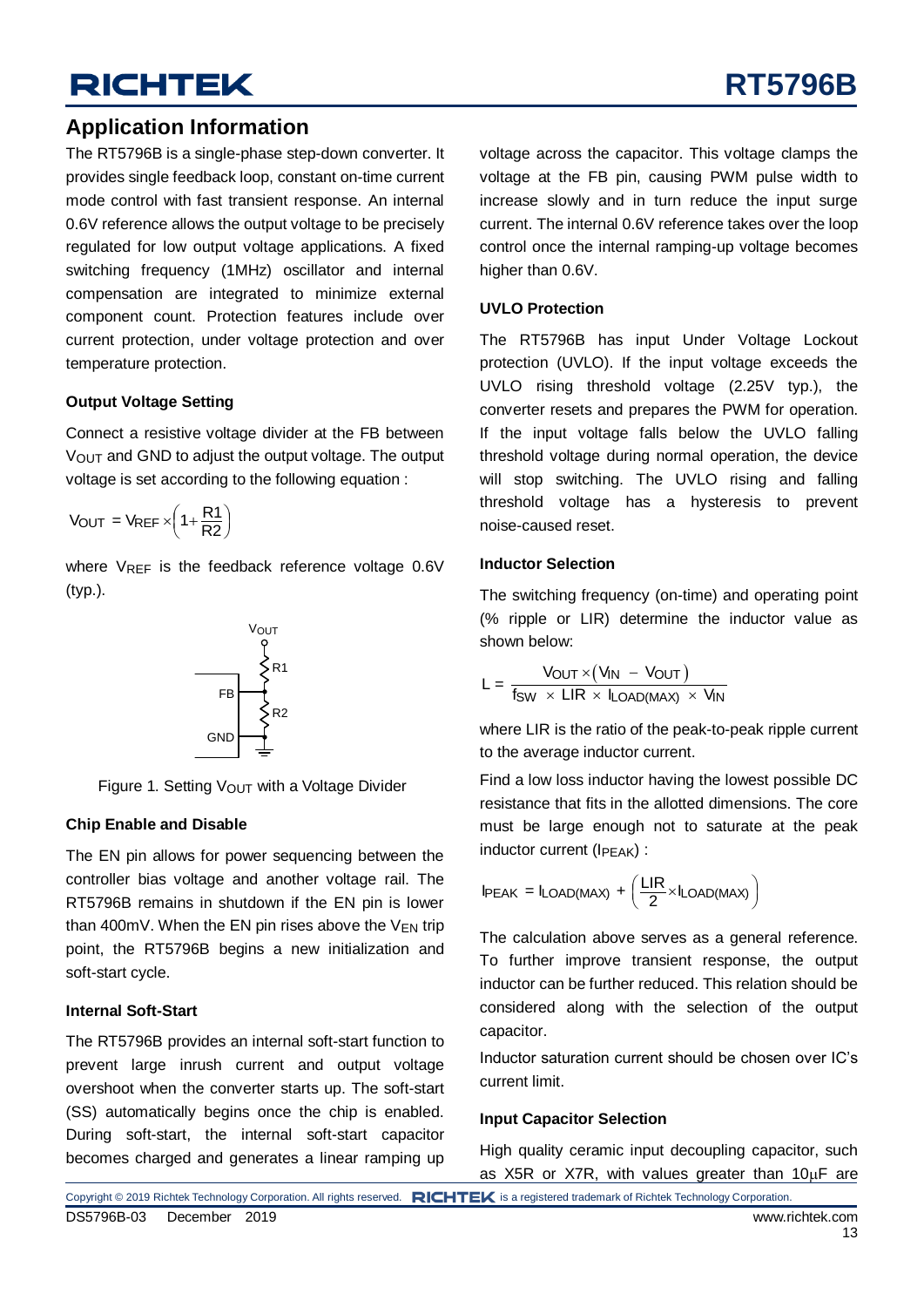## **RICHTEK**

recommended for the input capacitor. The X5R and X7R ceramic capacitors are usually selected for power regulator capacitors because the dielectric material has less capacitance variation and more temperature stability.

Voltage rating and current rating are the key parameters when selecting an input capacitor. Generally, selecting an input capacitor with voltage rating 1.5 times greater than the maximum input voltage is a conservatively safe design.

The input capacitor is used to supply the input RMS current, which can be approximately calculated using the following equation :

$$
I_{IN\_RMS} = I_{LOAD} \times \sqrt{\frac{V_{OUT}}{V_{IN}}} \times \left(1 - \frac{V_{OUT}}{V_{IN}}\right)
$$

The next step is selecting a proper capacitor for RMS current rating. One good design uses more than one capacitor with low equivalent series resistance (ESR) in parallel to form a capacitor bank.

The input capacitance value determines the input ripple voltage of the regulator. The input voltage ripple can be approximately calculated using the following equation :

$$
\Delta V_{IN} = \frac{I_{OUT(MAX)}}{C_{IN} \times f_{SW}} \times \frac{V_{OUT}}{V_{IN}} \times \left(1 - \frac{V_{OUT}}{V_{IN}}\right)
$$

### **Output Capacitor Selection**

The output capacitor and the inductor form a low pass filter in the Buck topology. In steady state condition, the ripple current flowing into/out of the capacitor results in ripple voltage. The output voltage ripple  $(V_{P-P})$  can be calculated by the following equation :

calculated by the following equation:

\n
$$
V_{P_P} = LIR \times I_{LOAD(MAX)} \times \left( ESR + \frac{1}{8 \times C_{OUT} \times f_{SW}} \right)
$$

When load transient occurs, the output capacitor supplies the load current before the controller can respond. Therefore, the ESR will dominate the output voltage sag during load transient. The output voltage undershoot (VSAG) can be calculated by the following equation :

 $V_{\text{SAG}} = \Delta I_{\text{I}} \Omega_{\text{AD}} \times \text{ESR}$ 

For a given output voltage sag specification, the ESR value can be determined.

Another parameter that has influence on the output voltage sag is the equivalent series inductance (ESL). The rapid change in load current results in di/dt during transient. Therefore, the ESL contributes to part of the voltage sag. Using a capacitor with low ESL can obtain better transient performance. Generally, using several capacitors connected in parallel can have better transient performance than using a single capacitor for the same total ESR.

#### **Thermal Considerations**

For continuous operation, do not exceed absolute maximum junction temperature. The maximum power dissipation depends on the thermal resistance of the IC package, PCB layout, rate of surrounding airflow, and difference between junction and ambient temperature. The maximum power dissipation can be calculated by the following formula :

### $P_{D(MAX)} = (T_{J(MAX)} - T_A)/\theta_{JA}$

where T<sub>J(MAX)</sub> is the maximum junction temperature,  $T_A$  is the ambient temperature, and  $\theta_{JA}$  is the junction to ambient thermal resistance.

For recommended operating condition specifications, the maximum junction temperature is  $125^{\circ}$ C. The junction to ambient thermal resistance,  $\theta_{JA}$ , is layout dependent. For T/SOT-23-5 package, the thermal resistance,  $\theta_{JA}$ , is 230.6°C/W on a standard four-layer thermal test board. For T/SOT-23-6 package, the thermal resistance,  $\theta_{JA}$ , is 197.4°C/W on a standard four-layer thermal test board. The maximum power dissipation at  $T_A = 25^{\circ}$ C can be calculated by the following formula :

 $P_{D(MAX)} = (125\degree C - 25\degree C) / (230.6\degree C/W) = 0.43W$  for T/SOT-23-5 package

 $P_{D(MAX)} = (125^{\circ}C - 25^{\circ}C) / (197.4^{\circ}C/W) = 0.5W$  for T/SOT-23-6 package

The maximum power dissipation depends on the operating ambient temperature for fixed  $T_{J(MAX)}$  and thermal resistance,  $\theta$ JA. The derating curve i[n Figure 2](#page-14-0) allows the designer to see the effect of rising ambient temperature on the maximum power dissipation.

Copyright © 2019 Richtek Technology Corporation. All rights reserved. RICHTEK is a registered trademark of Richtek Technology Corporation.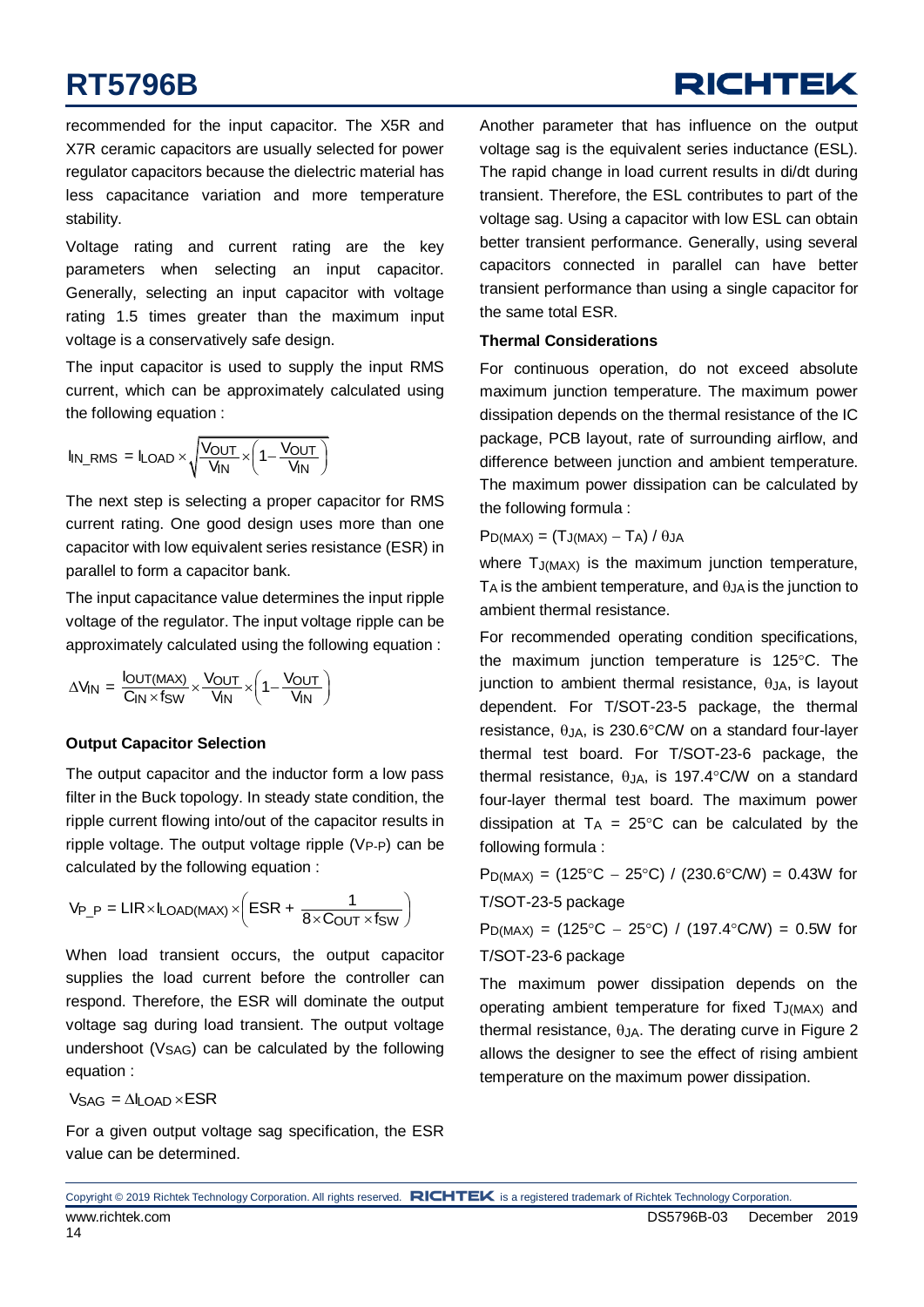

<span id="page-14-0"></span>Figure 2. Derating Curve of Maximum Power Dissipation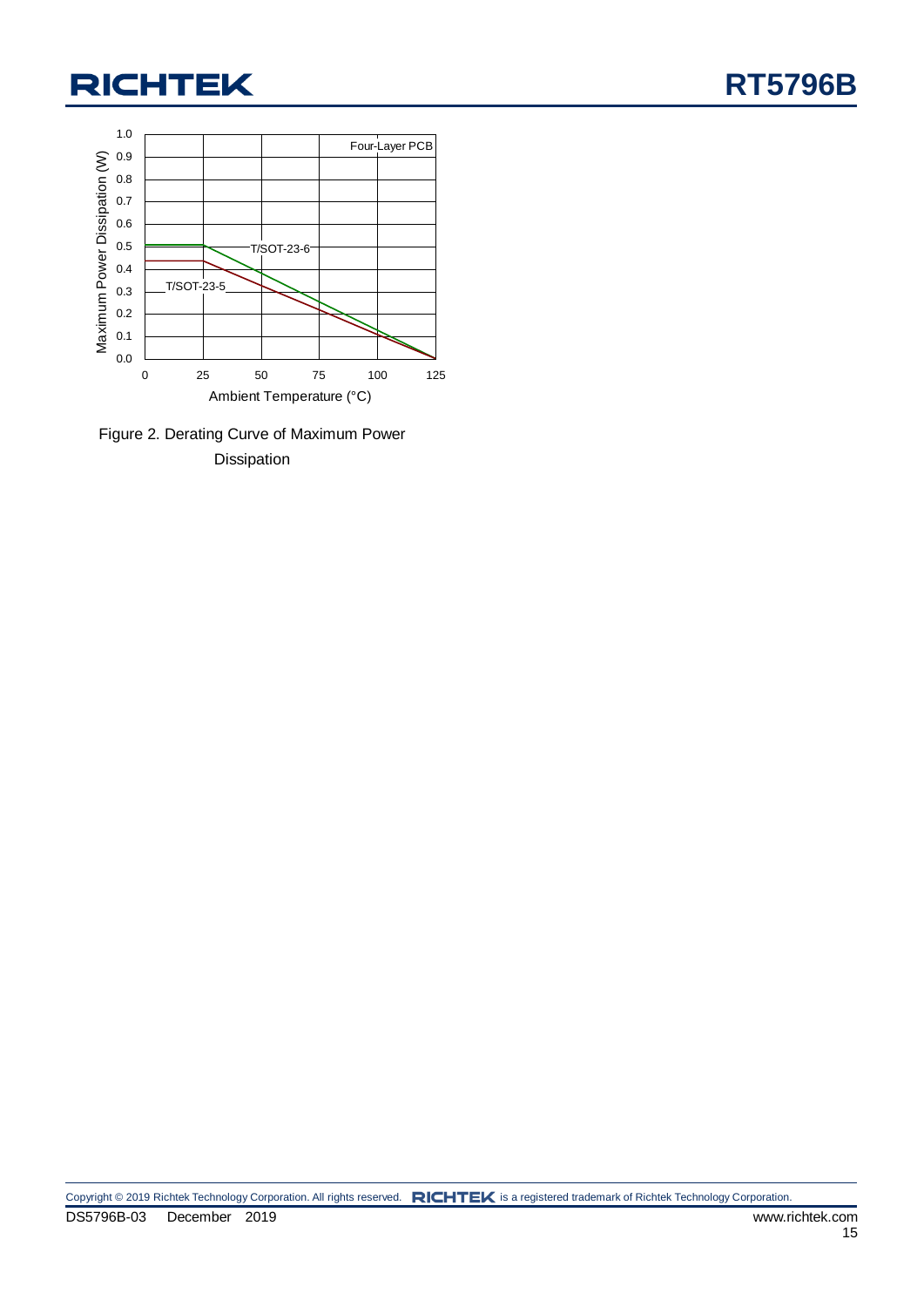

### **Outline Dimension**



|                | <b>Dimensions In Millimeters</b> |            | <b>Dimensions In Inches</b> |            |
|----------------|----------------------------------|------------|-----------------------------|------------|
| Symbol         | Min                              | <b>Max</b> | Min                         | <b>Max</b> |
| A              | 0.889                            | 1.295      | 0.035                       | 0.051      |
| A <sub>1</sub> | 0.000                            | 0.152      | 0.000                       | 0.006      |
| B              | 1.397                            | 1.803      | 0.055                       | 0.071      |
| b              | 0.356                            | 0.559      | 0.014                       | 0.022      |
| C              | 2.591                            | 2.997      | 0.102                       | 0.118      |
| D              | 2.692                            | 3.099      | 0.106                       | 0.122      |
| e              | 0.838                            | 1.041      | 0.033                       | 0.041      |
| н              | 0.080                            | 0.254      | 0.003                       | 0.010      |
|                | 0.300                            | 0.610      | 0.012                       | 0.024      |

**SOT-23-5 Surface Mount Package**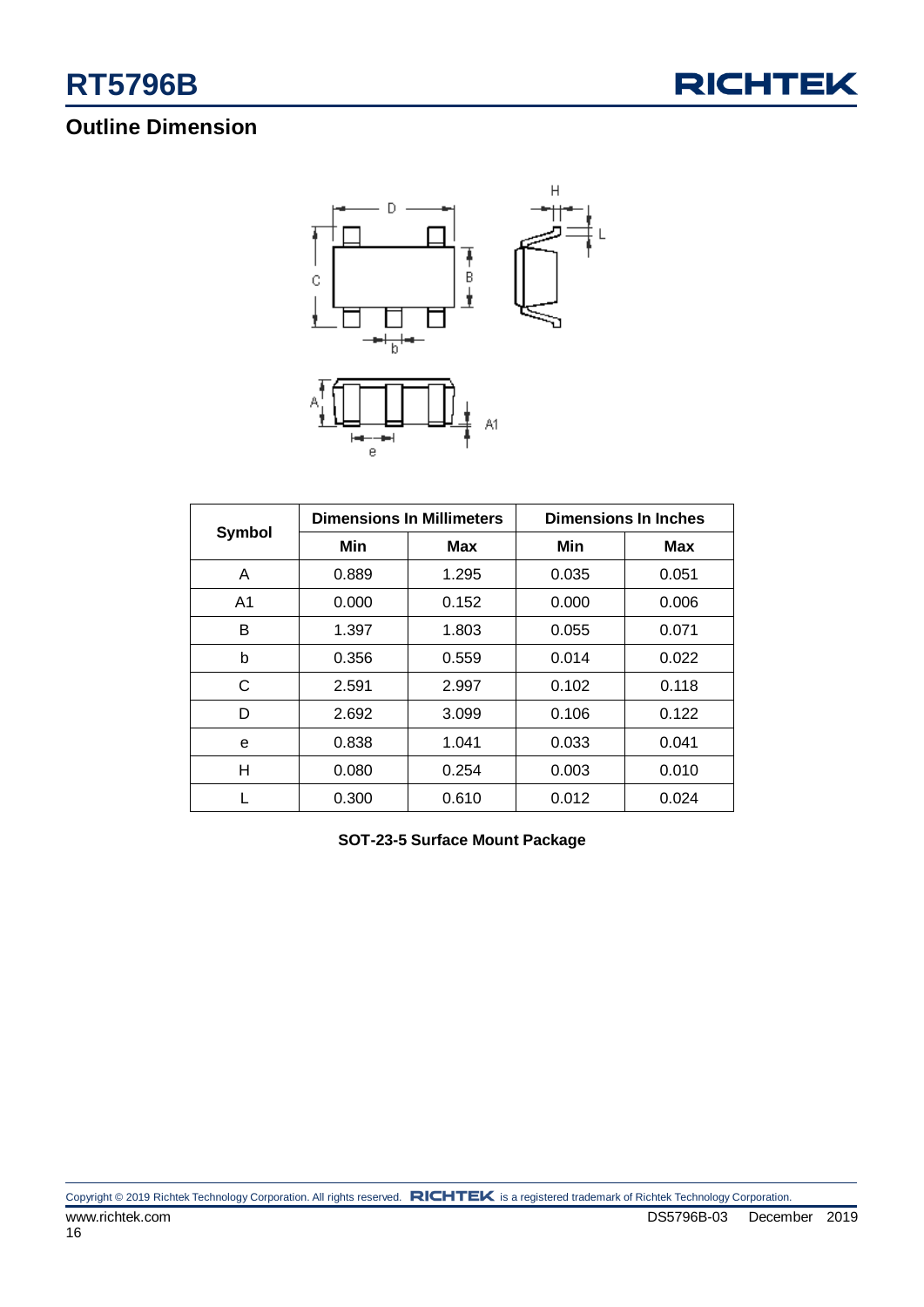

|                | <b>Dimensions In Millimeters</b> |            | <b>Dimensions In Inches</b> |            |
|----------------|----------------------------------|------------|-----------------------------|------------|
| Symbol         | Min                              | <b>Max</b> | Min                         | <b>Max</b> |
| A              | 0.889                            | 1.295      | 0.031                       | 0.051      |
| A <sub>1</sub> | 0.000                            | 0.152      | 0.000                       | 0.006      |
| B              | 1.397                            | 1.803      | 0.055                       | 0.071      |
| b              | 0.250                            | 0.560      | 0.010                       | 0.022      |
| C              | 2.591                            | 2.997      | 0.102                       | 0.118      |
| D              | 2.692                            | 3.099      | 0.106                       | 0.122      |
| e              | 0.838                            | 1.041      | 0.033                       | 0.041      |
| н              | 0.080                            | 0.254      | 0.003                       | 0.010      |
|                | 0.300                            | 0.610      | 0.012                       | 0.024      |

| SOT-23-6 Surface Mount Package |  |  |  |  |
|--------------------------------|--|--|--|--|
|--------------------------------|--|--|--|--|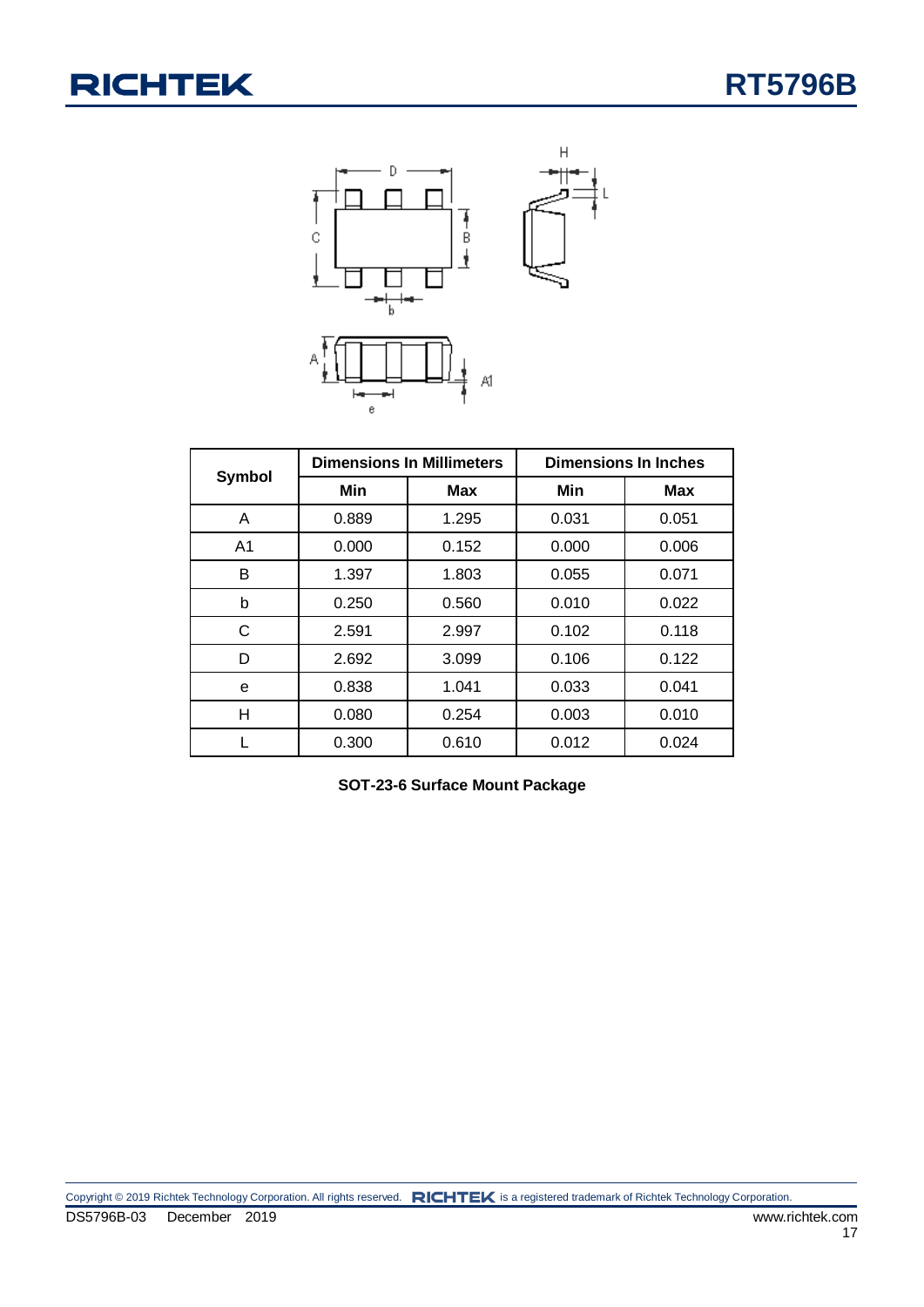



|                | <b>Dimensions In Millimeters</b> |            | <b>Dimensions In Inches</b> |            |
|----------------|----------------------------------|------------|-----------------------------|------------|
| Symbol         | Min                              | <b>Max</b> | Min                         | <b>Max</b> |
| A              | 0.700                            | 1.000      | 0.028                       | 0.039      |
| A <sub>1</sub> | 0.000                            | 0.100      | 0.000                       | 0.004      |
| B              | 1.397                            | 1.803      | 0.055                       | 0.071      |
| b              | 0.300                            | 0.559      | 0.012                       | 0.022      |
| С              | 2.591                            | 3.000      | 0.102                       | 0.118      |
| D              | 2.692                            | 3.099      | 0.106                       | 0.122      |
| e              | 0.838                            | 1.041      | 0.033                       | 0.041      |
| н              | 0.080                            | 0.254      | 0.003                       | 0.010      |
|                | 0.300                            | 0.610      | 0.012                       | 0.024      |

**TSOT-23-5 Surface Mount Package**